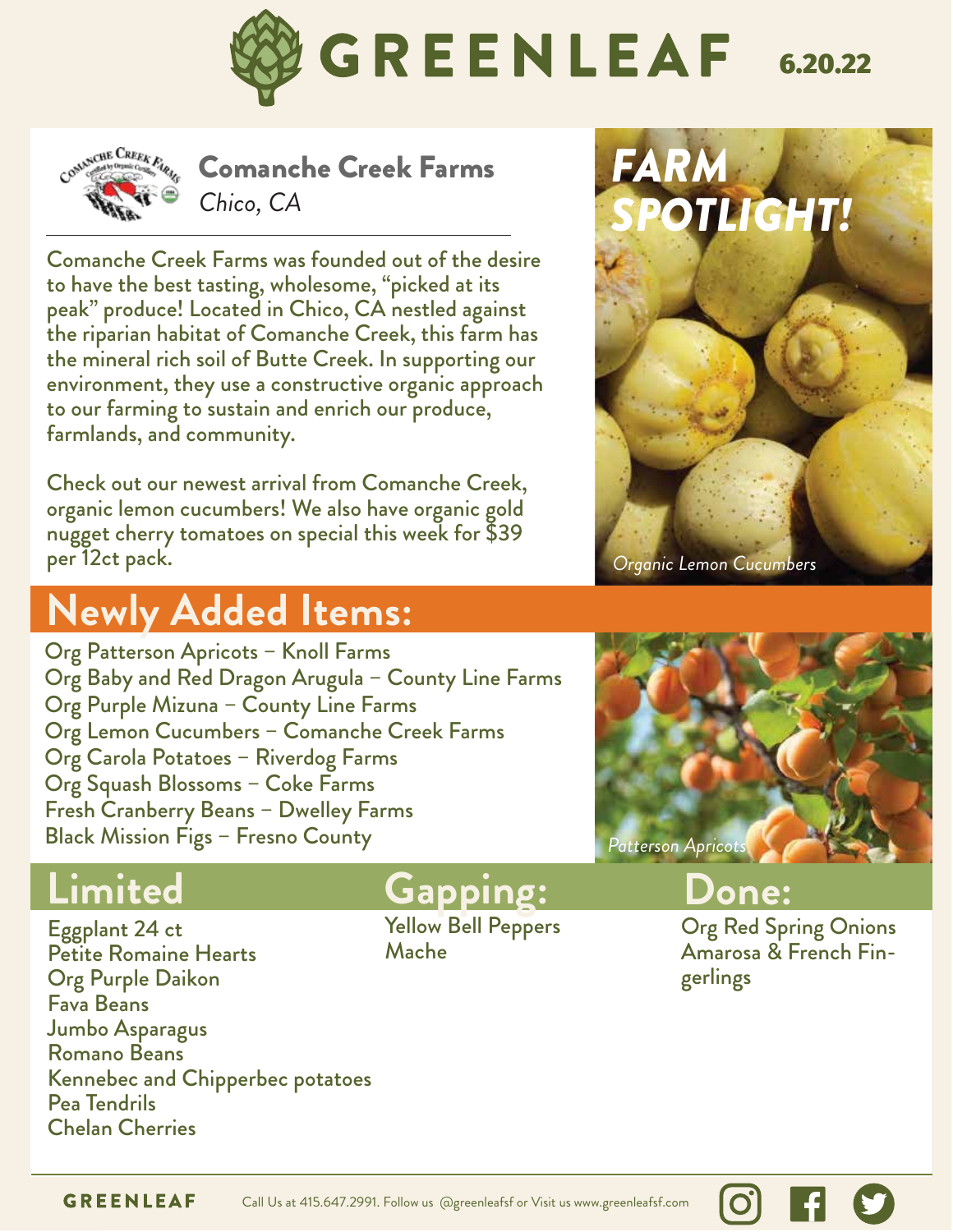

# **Product News:**

>>> New crop Kennebecs and Chipperbecs continue to be very tight from Bakersfield, we expect limited supply for a few more weeks. Crops are just starting up in California after a long gap.

**Avocados:** California season is starting to wind down already and supply is becoming limited and<br>expensive. Mexican supply is also tight, with new crop expected to start sometime in July. We are forecasting higher than normal prices until then. 'Peru will be available and expected to cover supply gaps. Brokaw will be offering 48 count (limited) this week, 60 count is in good supply.

**Chiles:** Mexican grown Jalapenos, Pasilla, Serrano, Yellow Wax Chiles and Tomatillo supplies<br>remain limited and expensive due to labor shortages in Mexico. Anaheim Peppers have been gapping but will back in stock for Tuesday. Price is very expensive on very limited supplies.

Corn: Locally White and Yellow Corn are now Brentwood (Contra Costa County) grown. The season will run thru September/early October.

**Cucumbers:** Comanche Creek Farm's Organic Painted Serpent Cucumber supplies are steady<br>and Lemon Cucumbers have just started for the season. 12ct English Cucumbers have transi-<br>tioned from Mexico to Ventura County grown started up from the Central Valley. We will transition to 16 ct as supplies increase. 36ct Regular Cucumber supplies are now coming from Otay Mesa in San Diego County.

**Eggplant:** 24ct Eggplant supplies from the Coachella Valley have ended and we are moving to<br>the Fresno growing area this week, causing limited supplies on high demand as the season is just starting up. Chinese eggplant has steady supply, but quality is hit and miss. Indian, Italian and new crop Fresno grown Japanese eggplant supplies are improving but still on the expensive side. Organic specialty grown Eggplant is still a month away.

**Greens:** County Line Farm's Organic Red Dragon & wild variety Rucolla Arugula are in stock,<br>also their Red Frill Mustard is available, all grown at the Petaluma Farm. Round leaf Baby Aru-<br>gula is gapping to start the wee now in stock. Salinas grown Wild Arugula, Baby Lacinato, Spinach and Spring Mix supplies are steady

Potatoes: Riverdog Farm's Organic Carola Potatoes are in stock. Riverdog planted this variety<br>to substitute for German Butterball potatoes this year as the Butterball seed was not available. Carola potatoes have yellow flesh and a Russet like texture. Amarosa and French Fingerlings are done for this season, and Banana Fingerlings will only be available for another 3 to 4 weeks. New crop fingerlings are expected to start by the end of July or first week of August. New crop Mixed Marble Heirloom Potatoes have started up from Bakersfield with limited supply to start. Purple 'A' size potatoes are available from California. Washington grown Russet Potatoes are in stock again as the last storage units have been opened for summer sales until the new crops are ready in August. Prices are steady but on the high side as they have been all year due to the poor/growing conditions and yields last summer. Also old crop/Medium/Jumbo Garnet, Jewel and Sweet põtato supplies aré all limited. Okinawa Sweet potato shipments from Hawáii have also been limited, market is very expensive.

**Stone Fruit:** Frog Hollow's Organic Yellow Peaches & Santa Rosa Plums are in stock and we<br>have Knoll Farm's Patterson Apricots in stock this week, this variety has a short season. Con-<br>ventional White and Yellow peaches Tulare County with steady supply. California Cherry season is done and we are starting to source Cherries from Washington State, but supply is limited due to weather issues.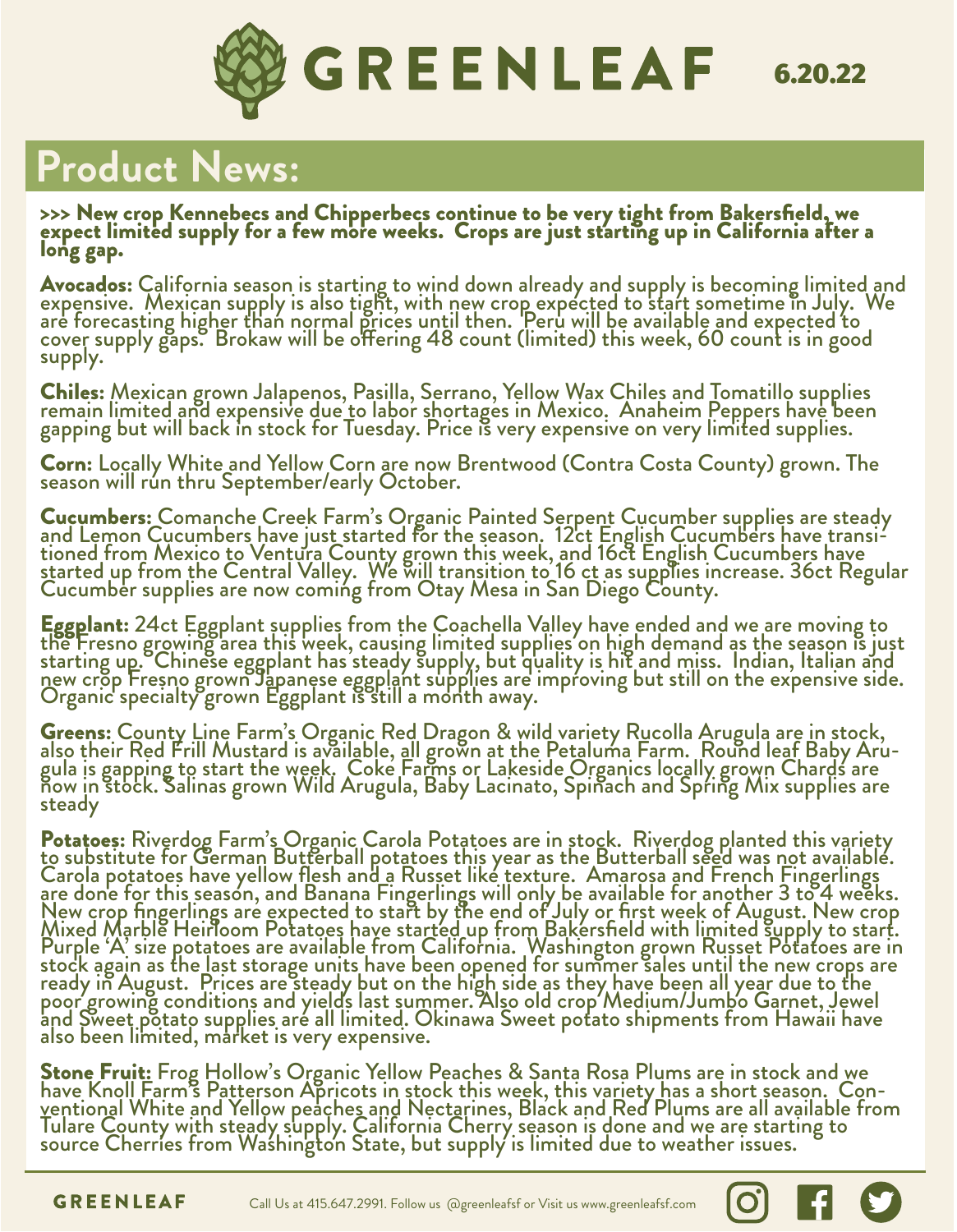

# **Weekly Items on Special!**

# Yellow Corn<br>Brotswed Gas Fran

 $I$ <sub>tem</sub>  $#6425$ For a set price of \$34 per 48ct pack Brentwood - G & S Farm

# Organic Nantes Carrots

ltem #4862<br>For a set price of \$31 per 24ct pack Lakeside Organics Item #4862

#### Organic Gold Nugget Cherry Io Organic Gold Nugget Cherry Tomatoes

Item #2030 10lb pack For a set price of \$39 per 12ct pack Comanche Creek Farms Item #5052







*Price Effective June 7 - June 13* 

**GREENLEAF** Call Us at 415.647.2991. Follow us @greenleafsf or Visit us www.greenleafsf.com

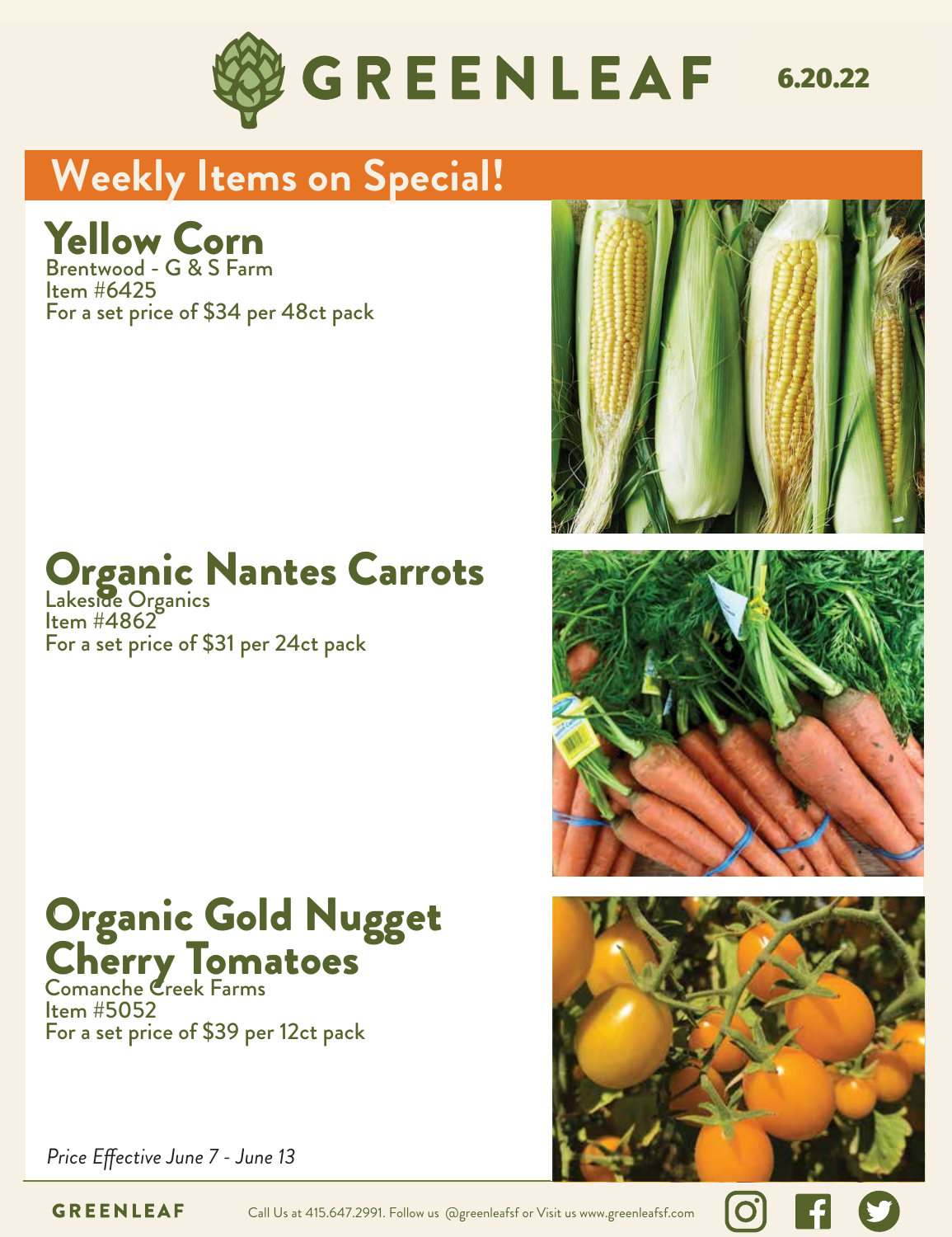

# **Specialty News!**

#### Need to know:

- Egg prices are up again, increased about 13% this week.

- Our specialty grocery vendors are facing major labor and delivery challenges right now, as well as supply. Many items are due in but have not arrived, most being stuck at ports. Our orders have also been periodically delayed as staff is short with Covid call outs and lack of labor.

#### New items:

La Tourangelle Avocado, Hazelnut, Pistachio and Walnut Oils Monin Ginger, Blackberry, Cherry and Strawberry Purees Peter Rabbit Dried Baby Butter Beans Dairy Star Aerosol Whipped Cream Lea & Perrins Worcestershire Sauce Clabber Girl Baking Soda Bob's Red Mill Rolled Oats Haig's Conventional Original Hummus Haig's Organic Original Hummus Organic Red Miso-Miso Master

#### Back In Stock Items:

Perfect Puree Mango and Pink Guava Perfect Puree Strawberry Just Egg Dried Black Garbanzo Beans

#### New Items Incoming:

Lundberg Organic White Basmati Rice (ETA week of 6/20) Fleishmann's Fresh Yeast (ETA 6/20) Celery Seed and Ground Cardamom (ETA end of June)

#### Gapping, Limited or Done

Artikaas Smoked Gouda (No ETA, delayed at port) Perfect Puree Cranberry (ETA week of 6/20) Oatly Oak Milk (ETA end of July) Frozen Rhubarb (ETA 6/22) La Brea Tellera Roll (No ETA) Valbreso Feta Cheese (No ETA, stuck at port) Frozen Okra (No ETA) Organic Apple Juice (Evolution Fresh) - Discontinued